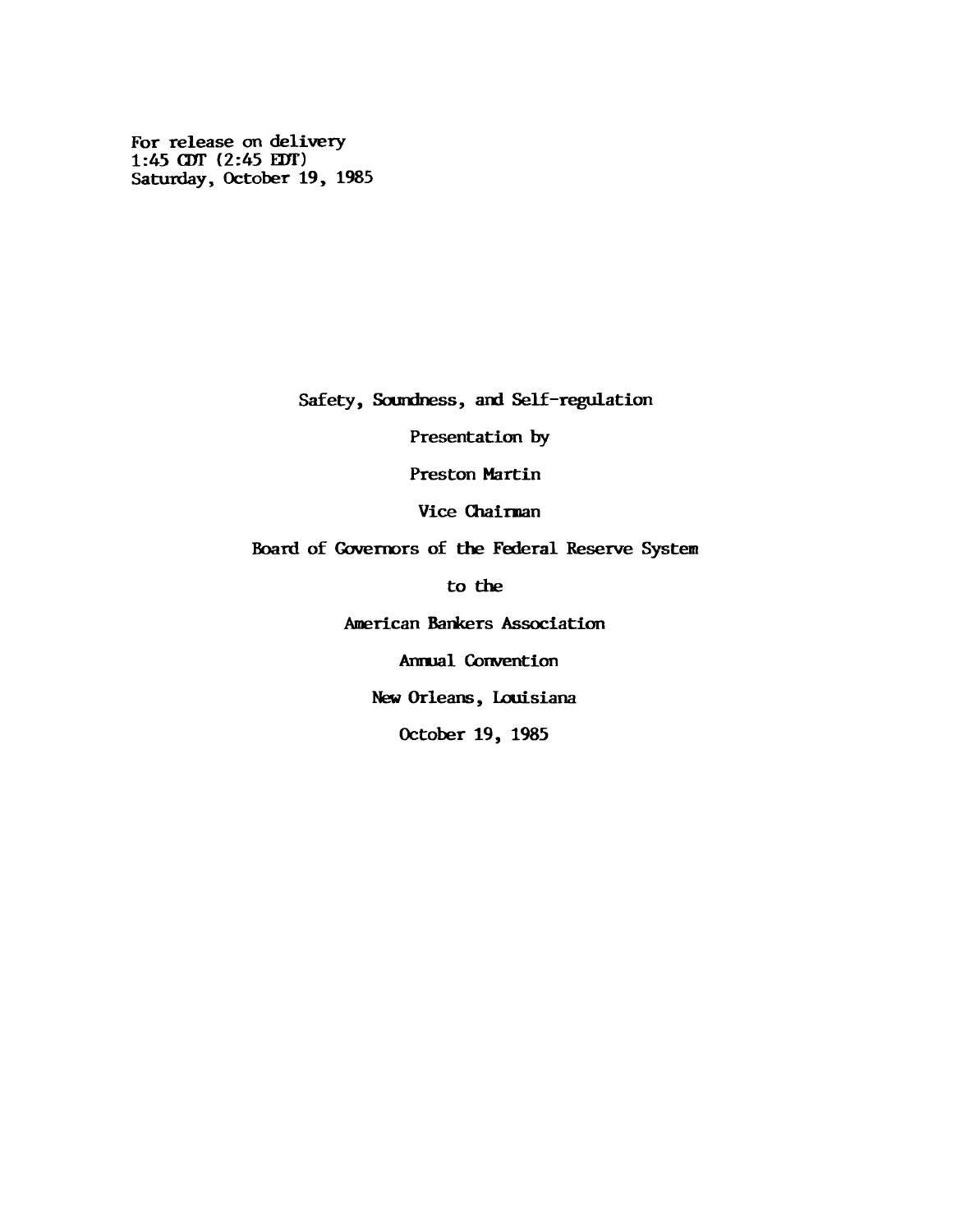**Safety, Soundness, and Self-regulation Presentation by Preston Martin Vice Chairman Board of Governors of the Federal Reserve System to the American Barkers Association Annual Convention New Orleans, Louisiana October 19, 1985**

**In our time it has become fashionable to emphasize the stresses and strains in our society and almost embarrassing to suggest publicly that adjustment and evolution might possibly turn out well. Of course it is necessary to recognize our problems and our perils— much of today's economic landscape is terra incognita. For our society as a whole, our institutions and our markets — and for banking specifically, your competitors and even your products — are transformed, not just changed. Yet it is a sign of the fundamental soundness of our financial system that while individual institutions have suffered, the system and the economy as a whole have remained healthy. That is not to say that we should not be concerned or lessen our vigilance. What do we really know about the risk potential inherent in swaps, options, standbys, indexes, options on indexes, backups, and all of the other innovations of those bright MBAs? It seems almost impossible to draw a firm line between prudent, yet high-return, investments and speculation.**

**My argument is with a superficial idea of our age: that only a tragic, pessimistic view of events is "serious" and "analytical". Instead let us keep in mind the risks we run tut recognize that financial institutions in most instances have made some necessary adjustments which have turned out**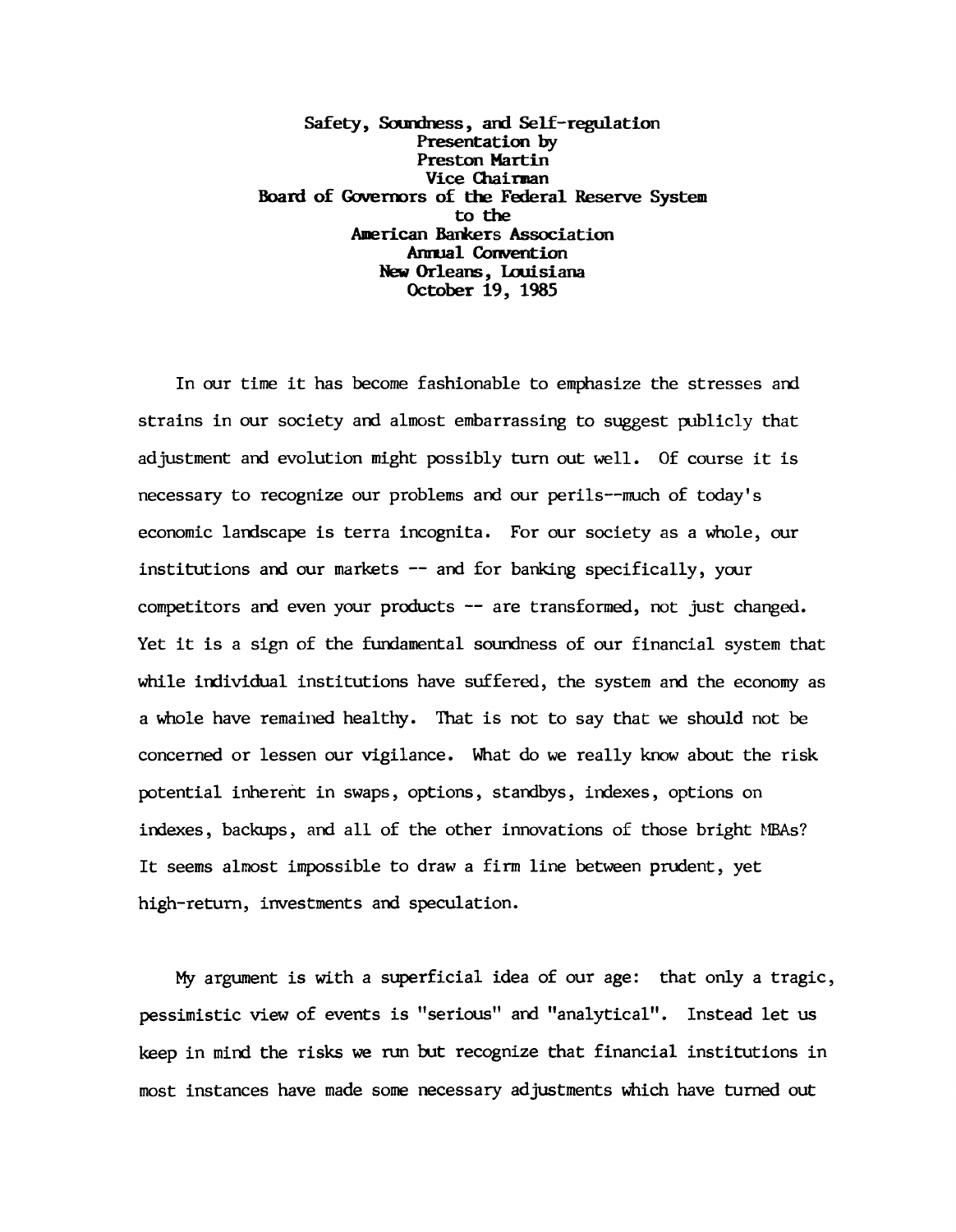**well. We are not always truly in crisis — at times we are simply witnessing the end of "closed systems" in a deregulated, global environment. The financial industry is serving its publics better with a diversity of products and better rates of return. Certainly numbers of banks and thrifts have failed. But, in most cases, failed banks have reopened under new management or have become branches of other banks and are continuing to serve their communities.**

**One effect of disinflation, deposit deregulation, diversification, and even deflation in commodities, farm land, some housing, and some foreign assets is the recognition that you, and we, need to focus attention and resources on asset quality. I know, "they were all good loans when we made them". Let me suggest that the three Rs today for asset portfolio management are review, review, and re-review. I submit that the price of market change is not reregulation. Rather it is improved governmental supervision and more effective management, including some form of self-regulation.**

**I am very much aware that the barking industry has taken considerable steps to improve the quality of its loan and asset portfolios. I observe with satisfaction changed thinking in risk management, the designation of a more senior executive, a senior management group, and a board committee to control the review of credit decisions. This particular function is so important that we and you must carefully analyze those controls. But, while our concern is mainly with the industry as a whole, bank management**

 $\mathbf{2}$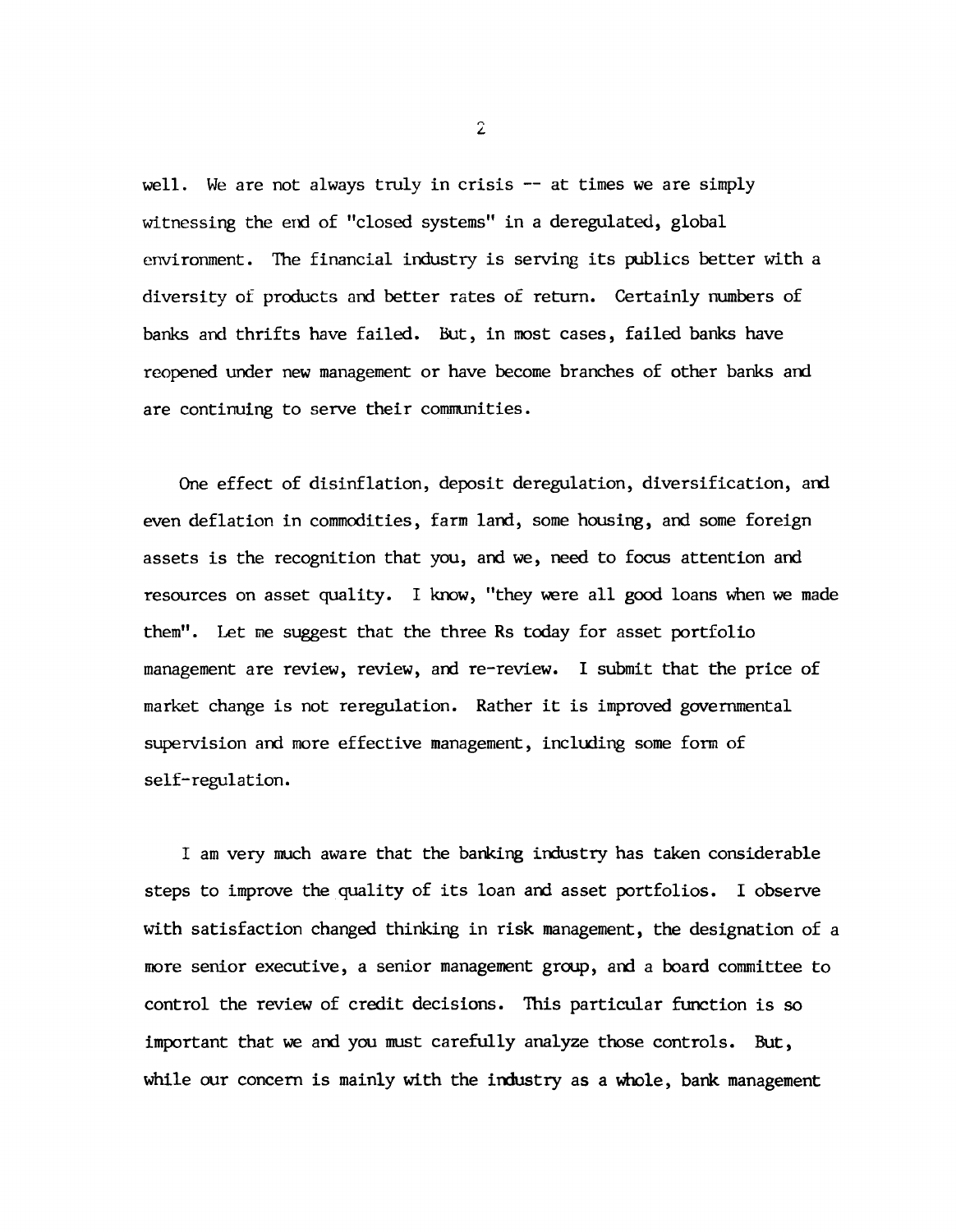**and director responsibility is with the individual institution. To place the burden where it belongs, bank management and directors are ultimately responsible for ensuring strong profits, good asset quality, and sound operations. I would emphasize that responsibility in today's environment, in which insurance coverage for directors is not always easily available. In addition to an effective system of internal controls, you should look to your internal auditor and your CPA firm who are in a strategic position to render you assistance in your evaluation of procedures, policies, and objectives which lead to high quality assets.**

**I recognize that banking is not the securities business nor the accounting profession. The culture of the industry, its competitiveness, and the basic requirement of customer confidentiality make banking unique. However, I think the time has come to marshal private resources as well as governmental ones to arrest the erosion in public confidence which newspapers and pollsters have noted. Other industries have found that the exchange of information about good practices, risk controls, workable remedies to problem situations, and even codes of ethics, can coalesce to form a structure to educate the public and the slow learners in management.**

**Banking will continue to evolve swiftly in a regulatory environment which has shifted away to some degree from the premise that government has all of the answers. Our society has rediscovered the efficiencies of the market. Neither excessive risk-taking nor undue timidity are rewarded for very long. We need to balance these two opposing forces. Reasonable**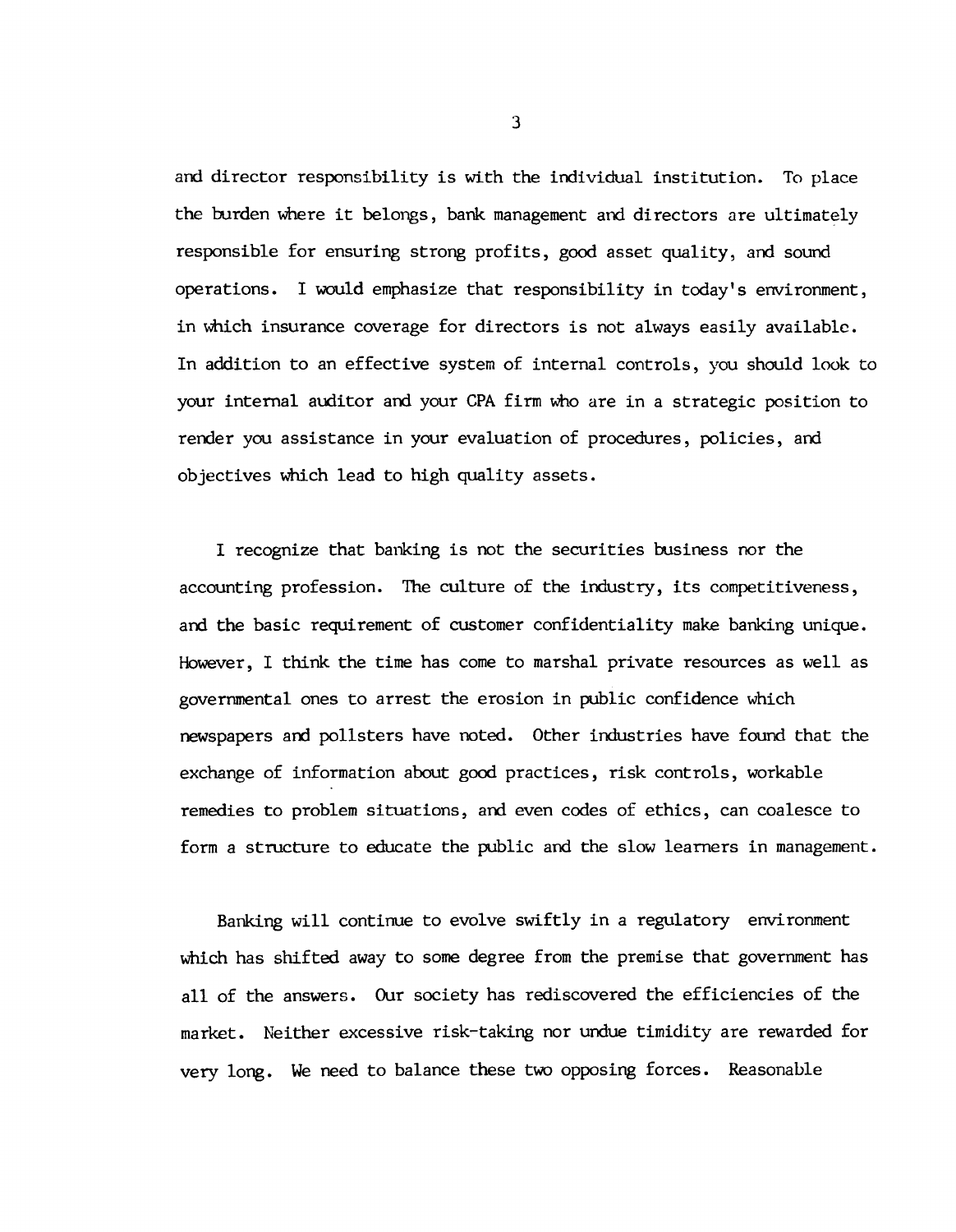**innovation, risk-taking, and growth need to be encouraged without fear that minor disturbances will lead to a public cry that the sky is falling. On the other hand, we should strive for a stronger, self-reliant system, which is less dependent upon the safety net and which recognizes that confidence in the banking system is the industry's most valuable asset. Market forces ultimately impose a discipline on economic activities. However, we cannot rely on the marketplace alone to balance the competing factors of risk and reward. Indeed, our current banking statutes and policies recognize that no such single-minded reliance is possible, particularly should confidence in the banking system falter.**

**We are seeing the distinctions between banks, investment firms and businesses blur. While these will always be, in my opinion, separate institutions, at the edges there has been, and will continue to be, intense competition. The entry into banking activities of retailers, Wall Street, and insurance firms has affected gross margins as new financial instruments are developed to attract consumers. Obviously, the public has benefitted from competitive forces, but the responsibility government officials have over banks, thrifts, and other financial institutions requires us to examine more carefully what changed circumstances portend for capital adequacy and liquidity. In today's environment, it is imperative that the examination approach allocate more resources toward measuring and analyzing the quality of assets and somewhat less toward the most technical aspects of compliance. This is not to slight efforts with regard to potential**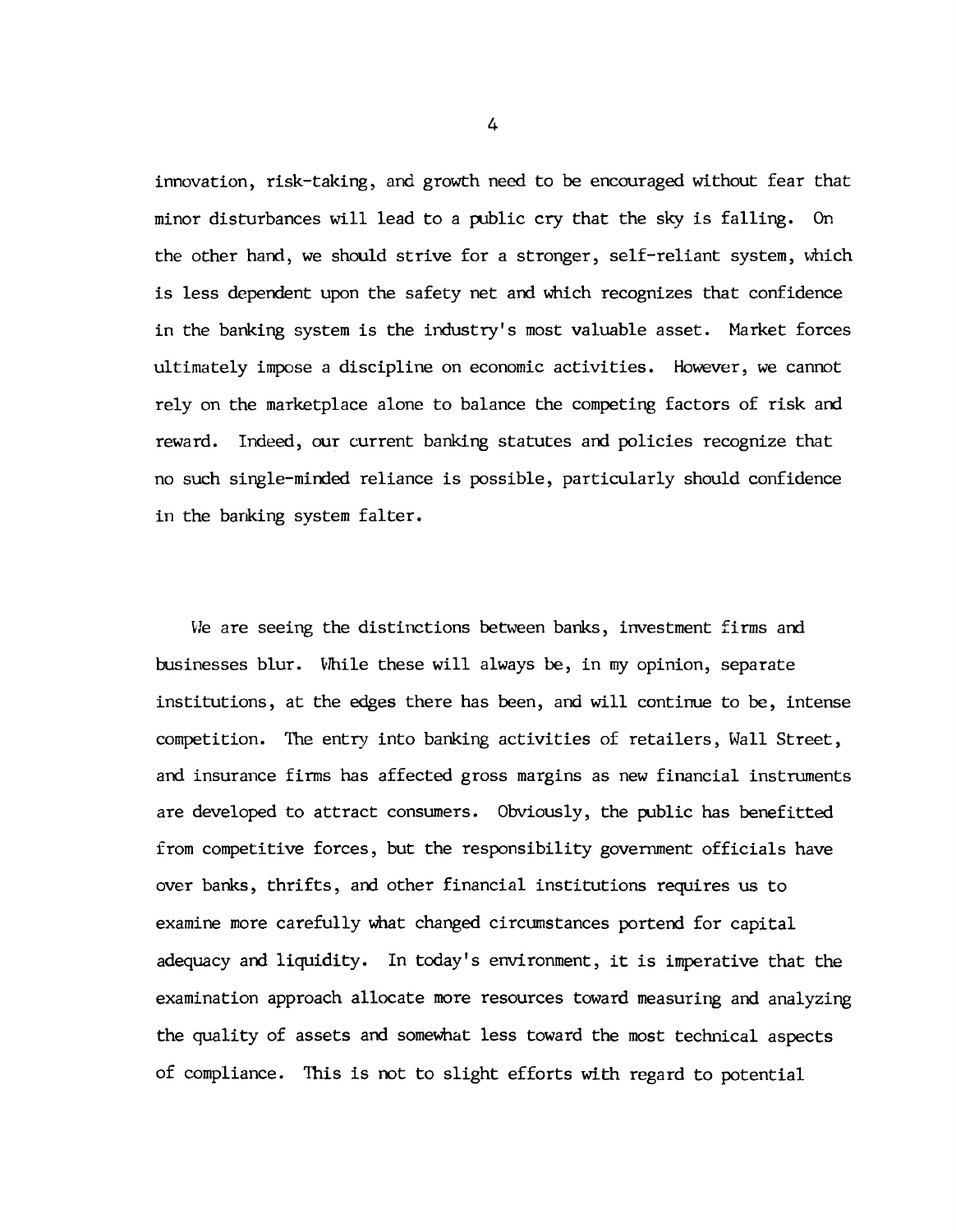**conflicts of interest, market concentration, financial disclosure, or consumer protection, but to reallocate priorities in your and our review processes.**

**Today's dynamic environment demands greater regulatory focus upon quality control, demanding increased roles from senior management, internal auditors, and CPAs. There must be an increase in the number of qualified, experienced auditors and supervisory examiners. Information management techniques need to be accentuated to delimit the scope of examinations to areas of particular risk. Also, the accounting profession needs to assume more of a quality asset-testing role, one which will give top management better information as to relative risks and as to risk control procedures within an audited institution.**

**As you know, we have recently adopted new policies to help both you and us — the regulated and the regulators — to evaluate risk. The experience of recent years compels us to increase our surveillance in order to anticipate problems at an earlier stage, improving the chances for recovery. The effects of two recessions, disinflation, increased competition, inadequately reviewed business judgment, and, in a few cases, misuse of the public trust, demand increased vigilance. In general, we intend to increase the frequency of our examinations and correct weaknesses through more frequent and clearer communication with bank management and the directors who are responsible for the activities of their institutions. We are also looking into other areas of supervision: upgrading our**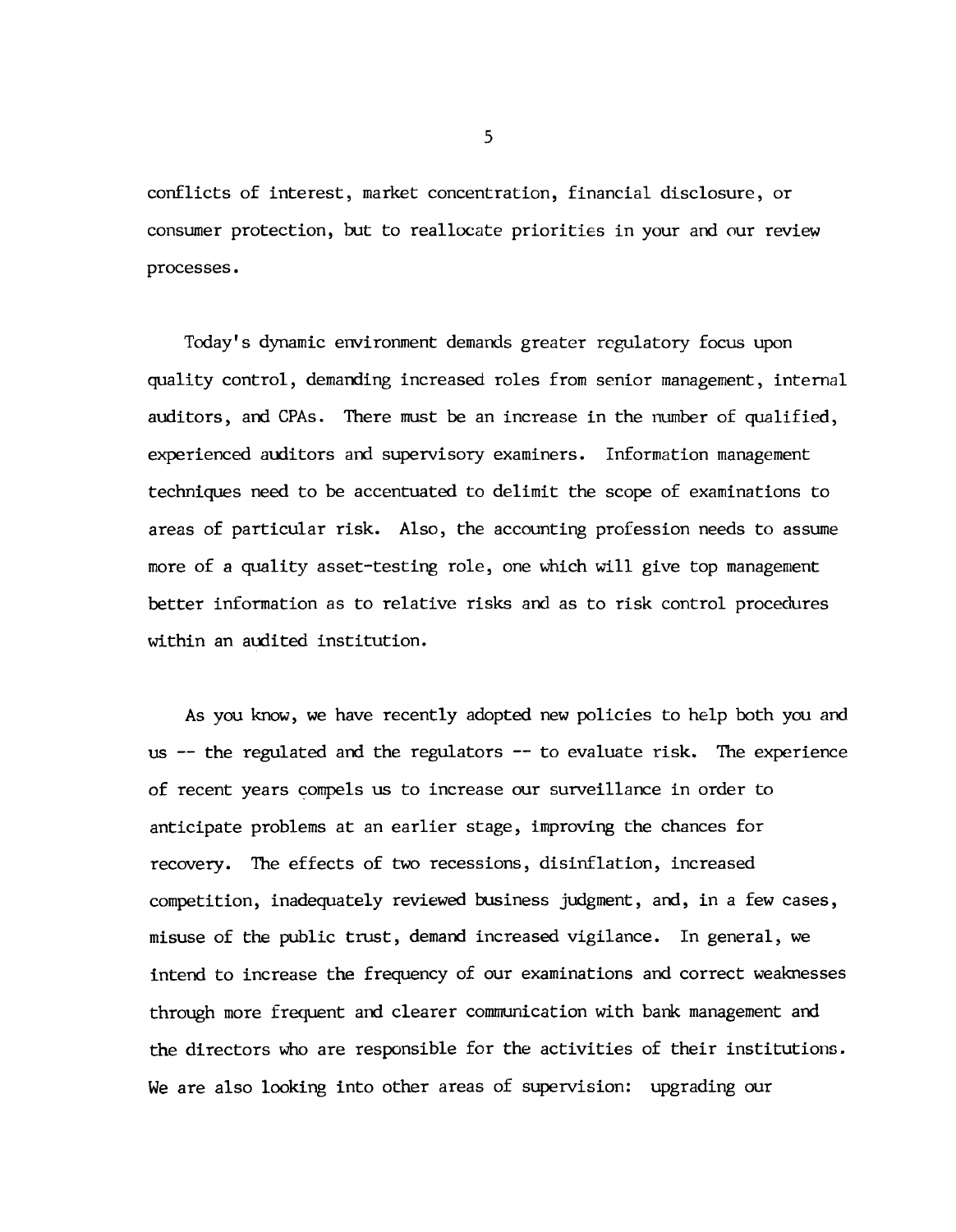**coordination of efforts with other banking supervisory agencies, both state and federal, to improve efficiency; sharpening our analytic approach to deal with issues such as bank holding company funding and liquidity, and risk and leverage considerations in nonbank activities; and improving examiner training.**

**I deliberately link the thoughts of examination and responsibility because while we supervise over 6,200 bank holding companies and 1,100 state-chartered banks, the responsibility for those individual institutions rests with bank management. This is a fundamental principle which often seems forgotten in a era of increased reliance on outside examinations. The public turns to the regulatory agencies demanding to know why we are not doing a better job of supervision. As I noted, we are taking steps in that direction. But our resources are not infinite nor do we want to impose an undue burden on the banking industry by determining the worth of every bank activity and decision.**

**Also, I argue that the accounting profession must assume a larger quality asset and quality control testing role, one which will give Boards of Directors, Board Committees and top management better information as to high relative risks, and asset concentration relative to internal controls within the audited institutions. In such an uncertain economy, risk exposure has gone so far that even the control augmentations that I have enumerated may not be sufficient. Thus I continue to advocate that the banking industry and the regulators seriously approach the feasibility of**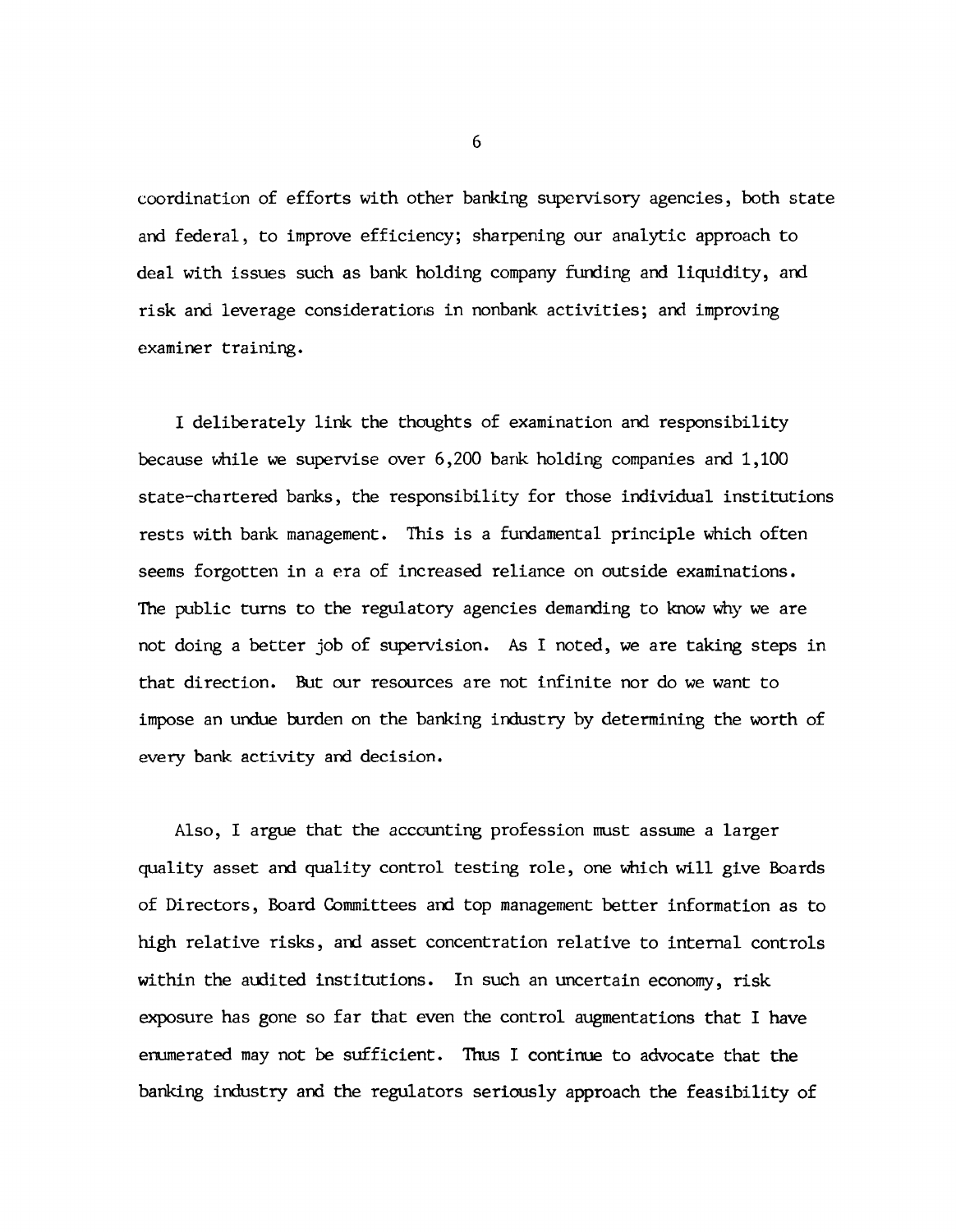**some supplementary form of self-regulation. It is time that all of us consider how the known, short-run trends in risk taking can be delved into to achieve a new quality of risk management and how the industry can better share vital information and analyses.**

**A key safety and soundness issue centers around the difference between preventing and detecting problems. Increasingly, examiners operate in a "detect" mode; problems are identified after the fact. How do we train examiners to keep abreast of new business areas where risk exposure is arising? In order to grow and to counter the pressures of narrowing margins or spreads, some financial organizations have increased their exposure to risk to reach for yield. Faced with increasing competition, even global competition, some have entered new fields or are accepting new and greater risks in their fundamental businesses to generate income. Others have greatly broadened the geographic base of their operations. This results in an environment of heavy competition, much uncertainty, and, in a few cases, outright failures. This situation accentuates the need to prevent problems, and the industry is in a position to contribute to that goal through the spread of good practices and control procedures.**

**We have seen recently where the problems of a few become the problems of the many and, as a result, questions arise as to the safety and soundness of the entire financial system. Public confidence is a major issue in the whole process and it behooves the industry to take action to instill confidence and gain control of its destiny. During recent**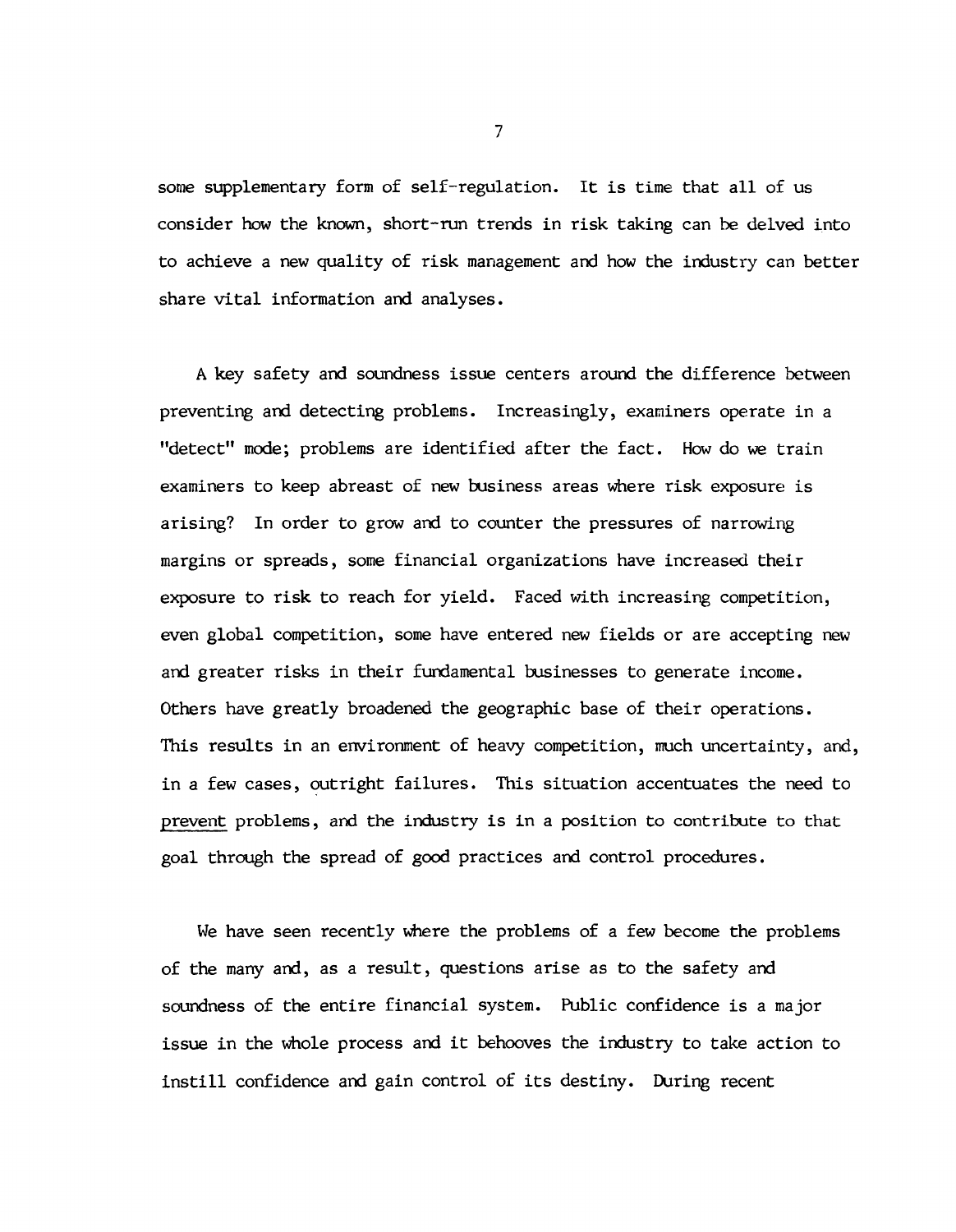**scattered setbacks in a few institutions it has become more evident that efforts to obtain new powers need to be accompanied by industry initiatives that ensure those powers will be managed prudently.**

**I believe there have been substantially salutary effects from self-regulation employed in the securities industry, the CPA profession, and the nuclear power industry. Although each is structured differently, there is clear benefit to drawing from knowledge within those industries. As an example, look at the New York Stock Exchange, and to the accounting profession with regard to self-regulation.**

**While the Exchange maintains a system for regulating and monitoring its member organizations, the process of self-regulation begins with the members themselves. It is the members, through the governing machinery of the Exchange, who impose rules of conduct upon themselves. The Exchange then publishes the standards and requires member organizations to apply them. Self-regulation is administered by a professional staff at the Exchange. Rules are adopted by the Exchange's governing board, comprised of representatives of the securities industry, the public, and its president and chairman. A special surveillance committee of the Exchange's Board of Directors keeps watch on any troublesome situation and helps devise remedies.**

**With regard to the public accounting profession, it has managed to maintain its independence and integrity through self-regulation. The**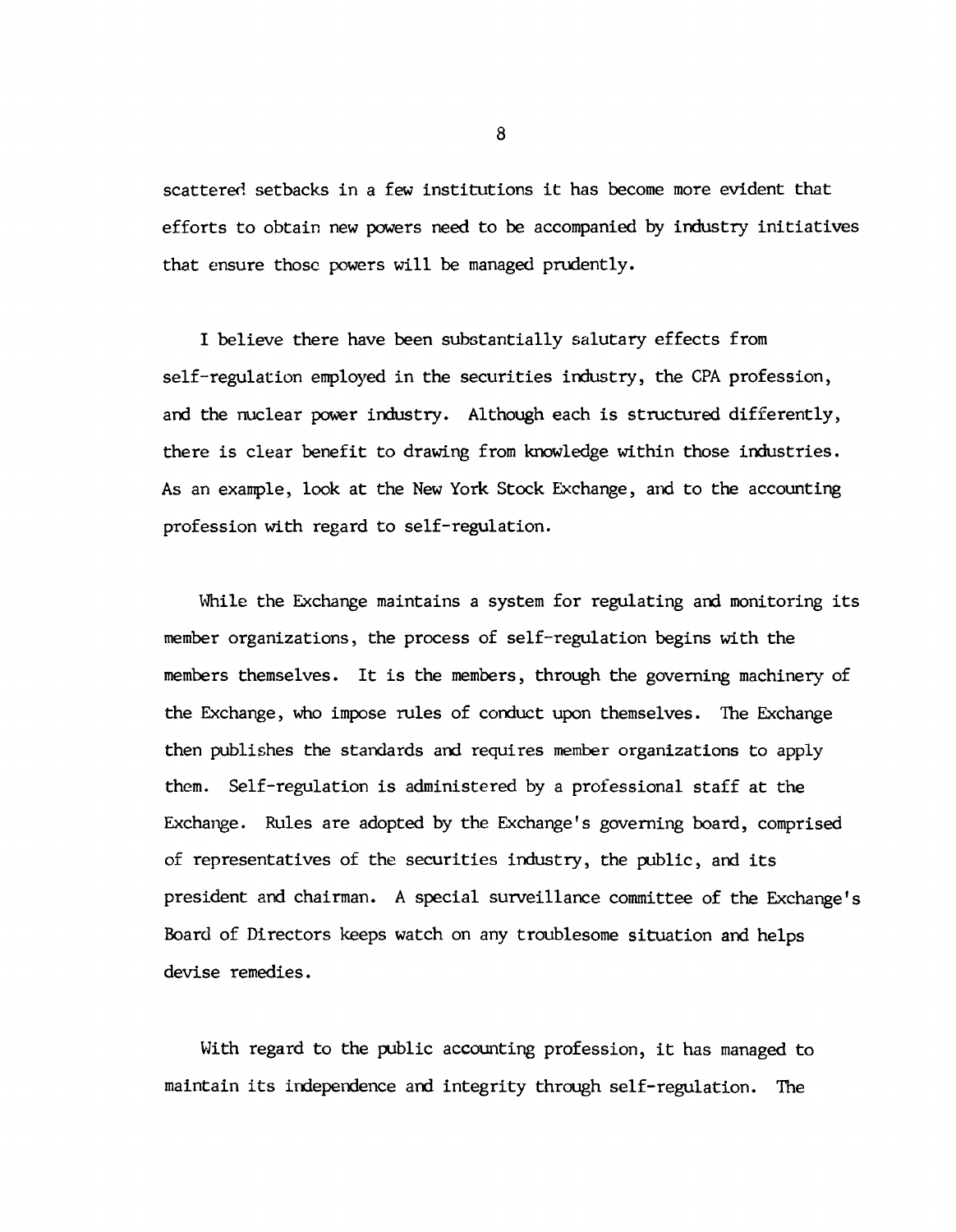**methodology includes establishing professional standards for quality control, and testing each firm's compliance with those standards. The strength of this peer review process lies in its reach, at one time or another involving every major accounting firm.**

**What can we learn from these self-regulatory success stories that we can apply to the banking industry? I have argued for the need for a self-regulatory body or bodies in the banking industry that would interface with the regulators, possibly through the coordinating group of regulators, the Federal Financial Institutions Examination Council. There are numerous functions that could be carried out by the self-regulatory groups. I would like to mention a few that I feel require further consideration.**

**A banking principles board could be established to set standards for good business behavior, particularly in new business areas, and focusing on the off-balance sheet products such as interest rate swaps, letters of credit and so forth. The growth in asset-backed securities strongly suggests that the industry set its own standards and guidelines for securitized investments. Operating, valuation, validation, and insurance standards are needed. For mortgage-backed and chattel mortgage-backed securities what methods of analysis are most effective? Additionally a code of ethics could be established that would apply on an organization-wide basis to individual institutions. While many banks have a code of ethics, an issue to be addressed is what types of corporate culture and behavior encourage improprieties. This requires a commitment**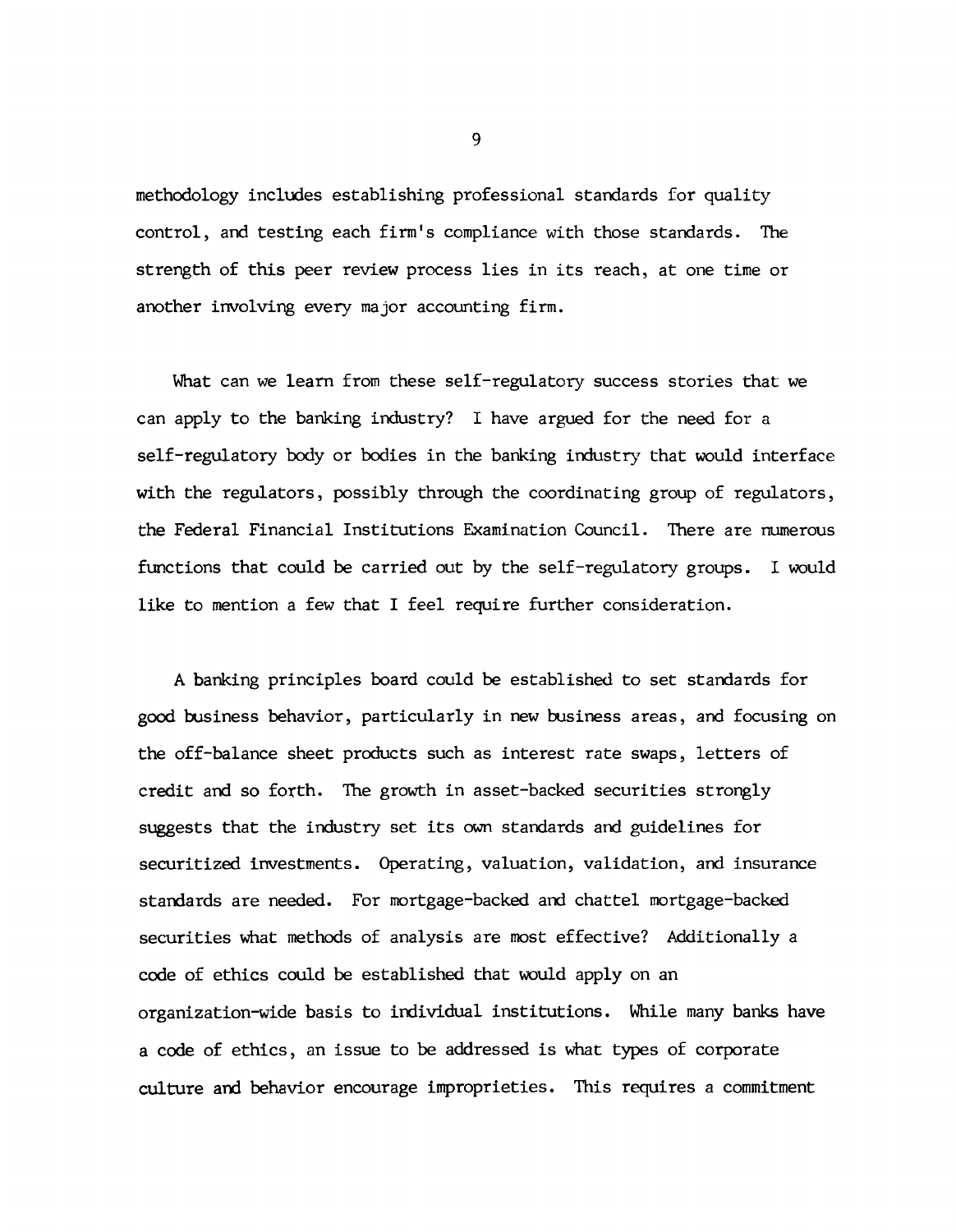**by senior management to establish a corporate climate that emphasizes ethical conduct.**

**A self-regulatory group may wish to consider a bank or banker accreditation program. Banks whose management choose to do so could be measured against a set of good practices standards. Individual banker accreditation, on the other hand, would involve formalizing an education process, particularly for young bankers, followed by certification tests. Such educational requirements might also call for a continuing education requirement.**

**Within the self-regulatory group or organization, a clearing-house could be established for the discussion of problem situations on a confidential basis. This would permit institutions with particular difficulties to have a forum to which they could go to discuss problems as they are arising and not after unfavorable results have occurred. Lessons about a "safety net" for liquidity situations is one example. This feature** also would benefit bankers by making a source of information available **against which to test their decisionmaking process.**

**An industry self-regulatory group could help establish business plans and strategic planning as necessary aids for banks and thrifts staying viable today. Long-range strategic planning provides the goals for the institution, the critical success factors, the action steps assigned by person and by completion date, and the critical assumptions underlying the**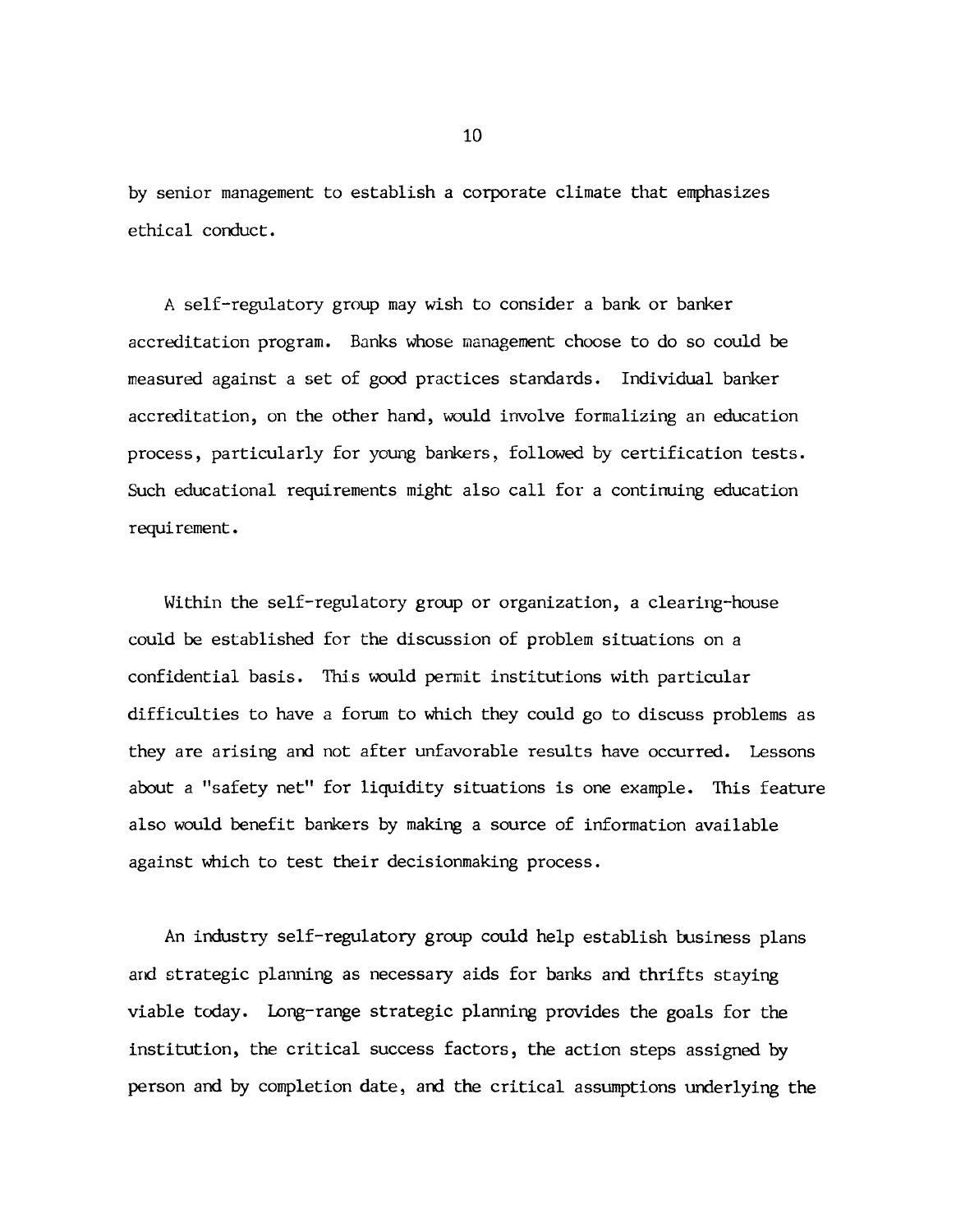**goals and success factors. It is, in short, the plan or road map for the future of the institution— lacking this, we have seen institutions become sidetracked from their fields of expertise. Business plans are the outgrowth of the planning and research used for the strategic plan and are much more detailed. With the business plan addressing key areas— such as economic environment; growth, profitability, and net worth; continuity of management and directors; lending, investing, and funding activity and territory; interest rate risk management; and controls— financial institutions would have a management tool to measure quality performance against benchmarks and would be in a position to improve the direction of their business. The industry, as a whole, has many good examples to rely upon as a basis for setting standards for use by institutions of all types and sizes.**

**The establishment of good practices standards and a code of ethics require a mechanism that results in some form of enforcement. The self-regulatory body that would be established may be part of an existing trade organization or trade organizations, or it may be an independent entity, or it may occur originally as a spin-off of an existing organization. Bank accreditation reviews could be performed by the self-regulatory body itself, or by bank directors, bank general counsels, independent panels of bankers, or CPAs, who could report to the self-regulatory body or bodies.**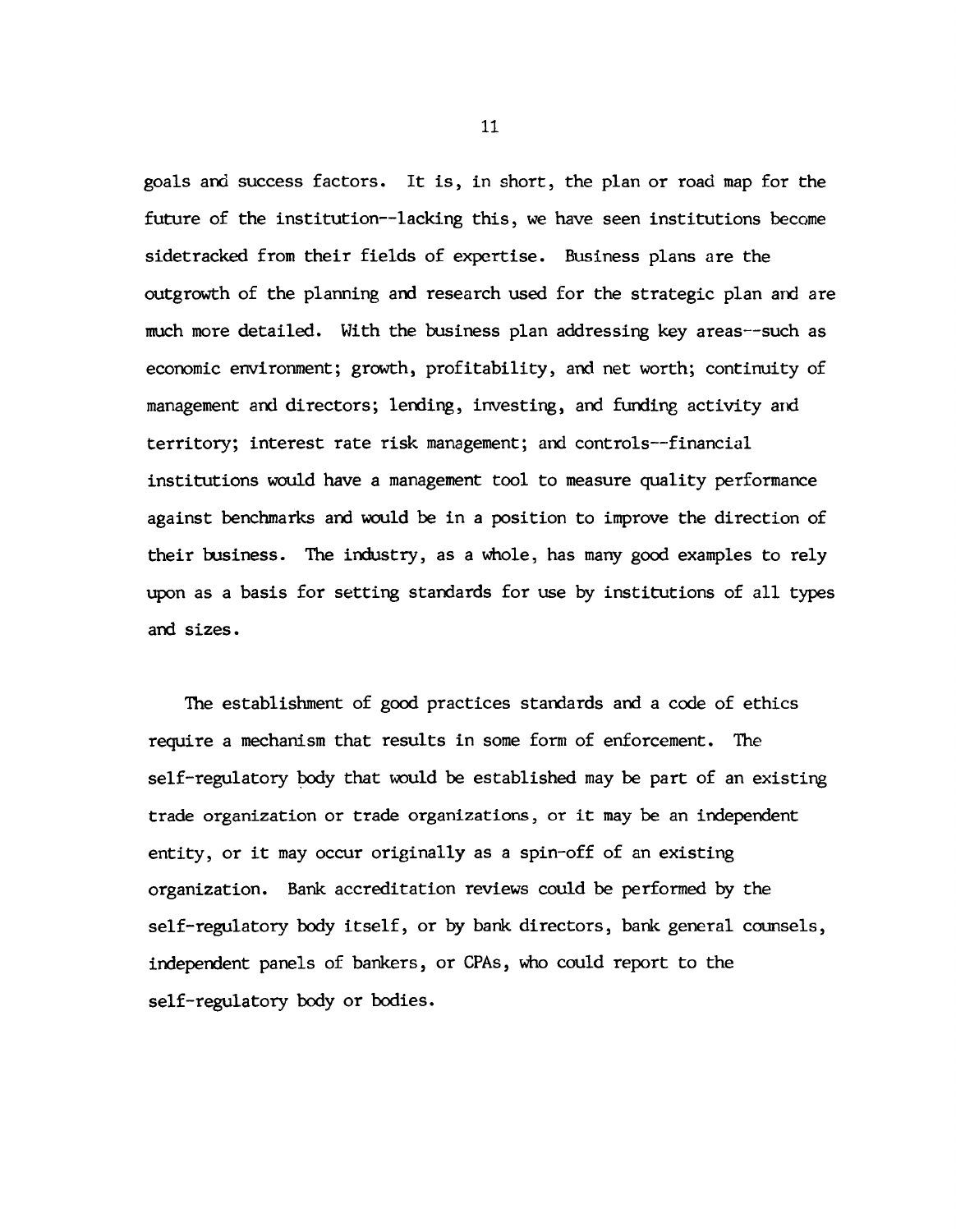**Mary may be skeptical of suggestions for a self-regulatory approach in the banking industry. In fact, we have already had favorable experience in industry efforts to reduce daylight overdrafts. I am also very pleased the American Bankers Association has established a commission on safety and soundness and that the commission is evaluating the feasibility of self-regulation in banking. I give my wholehearted support to this initiative.**

**Let's recognize that membership in the self-regulatory group would be on a voluntary basis. A prestigious certification would enhance a bank's public image as well as its credibility with its supervisory agency. Once established as a viable self-regulatory body, a standards board's certification could signal ethical and professional compliance to minimum banking principles, which federal and state examiners could consider in their examining process. In general, board certification would carry sufficient status so that membership would be in the best overall interests of a bank. The public would be assured that analytical techniques are being used to combat undue risks.**

**I believe that the necessity of more effective supervision in today's high-risk, high-exposure financial world demands serious consideration of ways to draw on industry knowledge in measuring the quality of assets in commercial banking and in the thrift industry. We have arrived at a crossroads in the banking business, a business which faces a future considerably different from the past. New techniques are therefore**